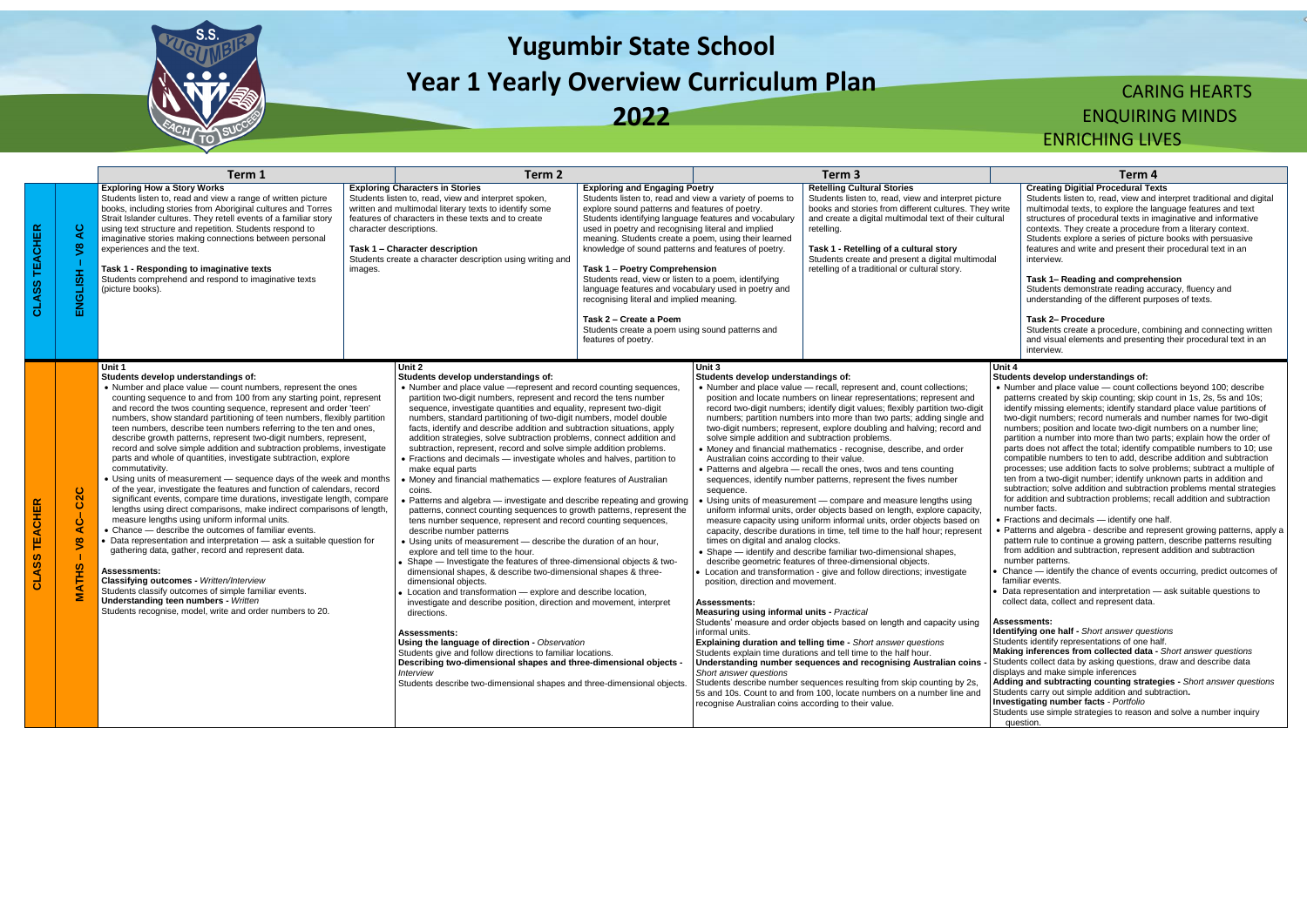|                                  |                                                                            | Term 1                                                                                                                                                                                                                                                                                                                                                                                                                                                                                                                                                                                                                                                                                                                                                                                                                                                                                                                                                                                                                                                                                                                                                                                                                                                                                                                         | Term 2                                                                                                                                                                                                                                                                                                                                                                                                                                                                                                                                                                                                                                                                                                                                                                                                                                                                                                    | Term 3                                                                                                                                                                                                                                                                                                                                                                                                                                                                                                                                                                                                                                                                                                                                                                                                                                                                                                                                                                                                                                                                                                                                                                                                                                                                                                                                                                                                                                                                                                                                                                                                                                                                                                                                                                                                                                  | Term 4                                                                                                                                                                                                                                                                                                                                                                                                                                                                                                                                                                                                                                                                                                                                                                                                             |  |
|----------------------------------|----------------------------------------------------------------------------|--------------------------------------------------------------------------------------------------------------------------------------------------------------------------------------------------------------------------------------------------------------------------------------------------------------------------------------------------------------------------------------------------------------------------------------------------------------------------------------------------------------------------------------------------------------------------------------------------------------------------------------------------------------------------------------------------------------------------------------------------------------------------------------------------------------------------------------------------------------------------------------------------------------------------------------------------------------------------------------------------------------------------------------------------------------------------------------------------------------------------------------------------------------------------------------------------------------------------------------------------------------------------------------------------------------------------------|-----------------------------------------------------------------------------------------------------------------------------------------------------------------------------------------------------------------------------------------------------------------------------------------------------------------------------------------------------------------------------------------------------------------------------------------------------------------------------------------------------------------------------------------------------------------------------------------------------------------------------------------------------------------------------------------------------------------------------------------------------------------------------------------------------------------------------------------------------------------------------------------------------------|-----------------------------------------------------------------------------------------------------------------------------------------------------------------------------------------------------------------------------------------------------------------------------------------------------------------------------------------------------------------------------------------------------------------------------------------------------------------------------------------------------------------------------------------------------------------------------------------------------------------------------------------------------------------------------------------------------------------------------------------------------------------------------------------------------------------------------------------------------------------------------------------------------------------------------------------------------------------------------------------------------------------------------------------------------------------------------------------------------------------------------------------------------------------------------------------------------------------------------------------------------------------------------------------------------------------------------------------------------------------------------------------------------------------------------------------------------------------------------------------------------------------------------------------------------------------------------------------------------------------------------------------------------------------------------------------------------------------------------------------------------------------------------------------------------------------------------------------|--------------------------------------------------------------------------------------------------------------------------------------------------------------------------------------------------------------------------------------------------------------------------------------------------------------------------------------------------------------------------------------------------------------------------------------------------------------------------------------------------------------------------------------------------------------------------------------------------------------------------------------------------------------------------------------------------------------------------------------------------------------------------------------------------------------------|--|
| <b>ACHER</b><br>۳.<br><b>ASS</b> | ပ<br>ပ<br>$\tilde{z}$<br>CIENCE                                            | <b>Material Madness</b><br>Students explore how everyday materials can be physically changed in a<br>variety of ways according to their properties. They describe the actions<br>used to physically change materials to make objects for different purposes<br>understanding that science involves asking questions about and<br>describing changes to objects that are used in their everyday lives.<br>Students respond to questions, make predictions and participate in guided<br>investigations exploring the effects of making physical changes to<br>materials and objects. They use a range of methods to sort information<br>and collect and record observations, comparing them with the<br>observations of others. They modify a material for a given purpose, test<br>their modifications and compare their observations with predictions.<br>Unit 2: Rocking the boat<br>Students describe the effects of physical changes made to a material to<br>make a boat that floats. Students make a prediction, participate in a<br>guided investigation and record and share observations.                                                                                                                                                                                                                              | <b>Living Adventure</b><br>Students make links between external features of living things and the<br>environments in which they live. They consider how the needs of living<br>things are met in a variety of habitats. They compare differences between<br>healthy and unhealthy habitats, and suggest how changes to habitats can<br>affect how the needs of living things are met. Students understand that<br>science helps people care for environments and living things and they use<br>science knowledge to recommend changes to improve habitats and care<br>for the environment. They share observations using scientific and<br>everyday language.<br>Unit 1: Describing a habitat<br>Students describe changes in their local environment and how different<br>places meet the needs of living things. To respond to questions, make<br>predictions and share their observations with others. | <b>Changes Around Me</b><br>Students describe the observable features of a variety of landscapes and<br>skies. They consider changes in the sky and landscape and the impact of<br>these changes on themselves and other living things. Students represent<br>observable features and share ideas with others about changes in the sky<br>and landscapes and how they affect everyday life.<br>Unit 3: Exploring sky and land<br>Students describe objects and events that they encounter in their everyday<br>lives. They describe changes in their local environment. They respond to<br>questions and sort and share observations.                                                                                                                                                                                                                                                                                                                                                                                                                                                                                                                                                                                                                                                                                                                                                                                                                                                                                                                                                                                                                                                                                                                                                                                                   | <b>Exploring Light and Sound</b><br>Students explore sources of light and sound. They manipulate materials to<br>observe how light and sound are produced, and how changes can be<br>made to light and sound effects. They examine how light and sound are<br>useful in everyday life. They respond to and ask questions. They make<br>predictions and share observations, comparing their observations with<br>predictions and with each other. They sort observations and represent and<br>communicate their understandings in a variety of ways.<br>Unit 4: Investigating light and sound<br>Students participate in a guided investigation designing a toy that makes<br>sound and describe the effects of interacting with it. They sort objects<br>according to criteria and share observations with others. |  |
|                                  | $\circ$<br>$\sim$<br>$\circ$<br>$\infty$<br><b>U</b><br>-U.<br><b>Tara</b> | <b>My Changing Life</b><br>Inquiry questions:<br>How has my family and daily life changed over time?<br>In this unit, students:<br>explore family structures and the roles of family members over time<br>$\bullet$<br>recognise events that happened in the past may be memorable or have personal significance<br>$\bullet$<br>identify and describe important dates and changes in their own lives<br>$\bullet$<br>$\bullet$<br>respond to questions about the recent past<br>$\bullet$<br>sequence and describe events of personal significance using terms to describe the passing of time<br>examine sources, such as images, objects and family stories, that have personal significance<br>share stories about the past.<br><b>Assessment Task:</b><br>To identify, describe and sequence personal and family events and describe continuities and changes in aspects of daily life over time.<br>The assessment will gather evidence of the student's ability to:<br>• identify and describe important changes in their own lives<br>• sequence personal changes and family events in order<br>• compare aspects of daily life in the recent past to the present<br>• respond to questions about the recent past and present<br>• use everyday terms denoting the passing of time<br>• relate a story about the past. | compare aspects of their daily lives to aspects of daily life for people in their family in the past to identify similarities and differences                                                                                                                                                                                                                                                                                                                                                                                                                                                                                                                                                                                                                                                                                                                                                             | <b>My Changing World</b><br>Inquiry questions:<br>What are the features of my local places and how have they changed?<br>In this unit, students:<br>draw on studies at the personal and local scale, including familiar places, for example, the school, local park and local shops<br>recognise that the features of places can be natural, managed or constructed<br>identify and describe the natural, constructed and managed features of places<br>examine the ways different groups of people, including Aboriginal peoples and Torres Strait Islander peoples, describe the weather and seasons<br>of places<br>represent local places using pictorial maps and describe local places using the language of direction and location<br>respond to questions to find out about the features of places, the activities that occur in places and the care of places<br>collect and record geographical data and information, such as observations and interviews to investigate a local place<br>reflect on learning to respond to questions about how features of places can be cared for.<br><b>Assessment Task:</b><br>To investigate a local place to identify and describe its features, the activities that occur there, how the place changes and ways to care for it.<br>The assessment will gather evidence of the student's ability to:<br>• describe the features of familiar places and identify changes to the features of places<br>recognise that people describe the features of places differently<br>respond to questions about places<br>collect and interpret data and information from observations and sources provided<br>represent the location of different places and their features on labelled maps and describe direction and location<br>reflect on their learning to suggest ways to care for places. |                                                                                                                                                                                                                                                                                                                                                                                                                                                                                                                                                                                                                                                                                                                                                                                                                    |  |
|                                  |                                                                            | <b>Good Choices Healthy Me</b><br>Students examine health messages related to the health benefits of physical activity, nutritious dietary intake and maintaining good personal hygiene<br>habits to help them stay healthy. Students describe how to keep themselves and others healthy in different situations.<br>Short answer questions<br>Students complete a series of tasks relating to a single cohesive context. Focused observations of these tasks will be recorded in an observation<br>record and compiled to form a collection of work.<br>The assessment will gather evidence of the student's ability to:<br>examine messages related to health decisions and describe actions that help keep themselves and others healthy and physically active.                                                                                                                                                                                                                                                                                                                                                                                                                                                                                                                                                             |                                                                                                                                                                                                                                                                                                                                                                                                                                                                                                                                                                                                                                                                                                                                                                                                                                                                                                           | My Safety My Responsibilities Students identify social changes that occur as they grow older and recognise ways they can take some responsibility<br>for their own safety in different situations including road safety. Students identify and practise emotional responses that reflect their own and others'<br>feelings. Students practise strategies to keep themselves safe and rehearse ways to ask for help when presented with a problem or challenging task.<br><b>Collection of work</b><br>Students complete a series of tasks relating to a single cohesive context. These tasks will be recorded and compiled to form a collection of work.<br>The assessment will gather evidence of the student's ability to:<br>• describe changes that occur as they grow older<br>select and apply strategies to keep themselves safe and are able to ask for help with tasks or problems.                                                                                                                                                                                                                                                                                                                                                                                                                                                                                                                                                                                                                                                                                                                                                                                                                                                                                                                                            |                                                                                                                                                                                                                                                                                                                                                                                                                                                                                                                                                                                                                                                                                                                                                                                                                    |  |
| <b>TEACHER</b><br><b>CIALIST</b> | Ìан<br>$\overline{\mathbf{S}}$<br>C2C                                      | <b>Motor Circuits</b><br>Students demonstrate fundamental movement skills in a variety of<br>movement sequences and situations. They test alternatives to solve<br>movement challenges using a variety of apparatus such as climbing<br>frames, beams, planks and ladders.<br>Checklist of skills<br>Students demonstrate their practical skill through a series of tasks in a<br>circuit format.<br>Focused observations of the skills are recorded.                                                                                                                                                                                                                                                                                                                                                                                                                                                                                                                                                                                                                                                                                                                                                                                                                                                                          | <b>Ball Circuits</b><br>Students demonstrate fundamental movement skills in a variety of<br>movement sequences and situations. They develop basic ball skills such<br>as throwing underarm, overarm, bowling kicking and striking using a<br>variety of balls and targets<br><b>Checklist of skills</b><br>Students demonstrate their practical ball skills through a series of tasks.                                                                                                                                                                                                                                                                                                                                                                                                                                                                                                                    | Let's Have a Ball<br>Students develop their running and jumping skills to enable them to<br>participate in a variety of movement challenges. They incorporate their<br>large ball skills in minor games.<br>They discuss what changes are happening to the body during vigorous<br>physical activity.<br><b>Checklist of skills</b><br>Students demonstrate their skills through a series of tasks. Focused<br>observations of the skills are recorded.                                                                                                                                                                                                                                                                                                                                                                                                                                                                                                                                                                                                                                                                                                                                                                                                                                                                                                                                                                                                                                                                                                                                                                                                                                                                                                                                                                                 | Let's Move It<br>Students demonstrate movement challenges incorporating the elements<br>of movement such as speed, flow, height and balance. They test<br>alternatives to solve movement challenges in educational gymnastics.<br>They use positive strategies to work cooperatively with others.<br><b>Collection of Work</b><br>Students respond to the movement tasks individually and creatively.<br>They will work together with a partner in mirroring and forming letters.<br>The assessment will be done throughout the term.                                                                                                                                                                                                                                                                              |  |
|                                  | Ò.<br><b>ART</b><br>뿦<br>$\boldsymbol{\mathsf{s}}$<br>ပ<br><u>ប</u>        | Asia and First Nations - Dance<br>this unit, students practise and respond to dance by exploring First nations and Asian Dance.<br>Students will:<br>Explore and respond to different types of Dance including: Taba Naba (Torries Strait), Emu Dance (Aboriginal), Poi (Maori), and other forms of<br>dance<br>Use fundamental movement skills to develop technical skills when practising dance steps<br>Present dance sequences including: Taba Naba, Emu, Poi<br>Respond to dance, considering where and why people dance starting with dances of Aboriginal peoples and Torres Strait Islanders peoples and<br>Asian Peoples.                                                                                                                                                                                                                                                                                                                                                                                                                                                                                                                                                                                                                                                                                             |                                                                                                                                                                                                                                                                                                                                                                                                                                                                                                                                                                                                                                                                                                                                                                                                                                                                                                           | <b>Character Crayon - Drama</b><br>In this unit, students make and respond to drama by using picture books as a stimulus as they bring them to life with voice, movement, soundscape<br>and improvisations of a 'Character Crayon'.<br>Students will:<br>Explore role and dramatic action in dramatic play and improvisation<br>Use voice, facial expressions, movement. Space and focus to imagine and establish role situation.<br>Present a skit of their 'Character Crayon' based on 'The Day the Crayon's Quit.'<br>Respond to own and other's drama and consider where and why people<br>Make drama, including drama of Aboriginal peoples and Torres Strait Islander people                                                                                                                                                                                                                                                                                                                                                                                                                                                                                                                                                                                                                                                                                                                                                                                                                                                                                                                                                                                                                                                                                                                                                      |                                                                                                                                                                                                                                                                                                                                                                                                                                                                                                                                                                                                                                                                                                                                                                                                                    |  |

- 
- 
-